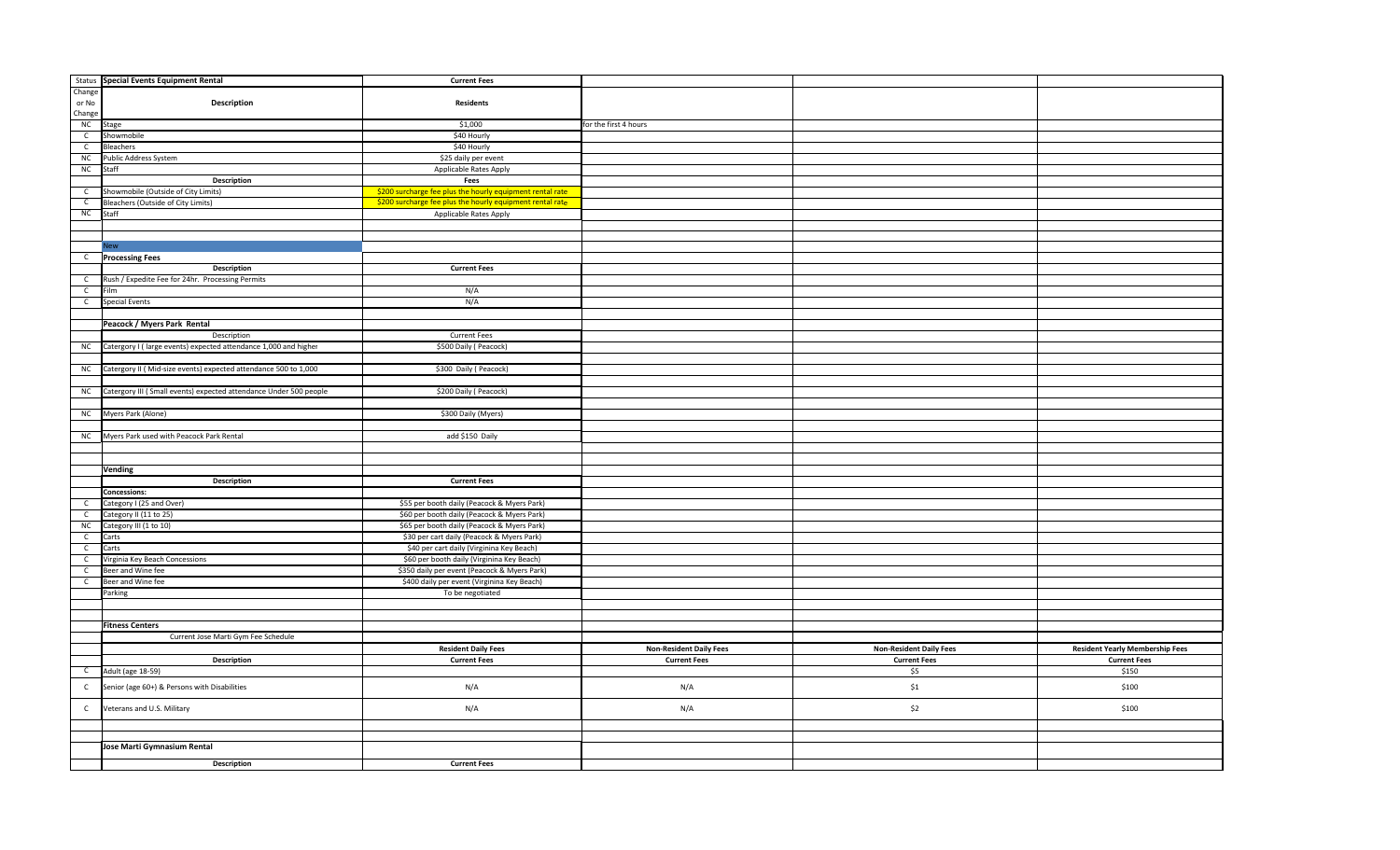| <b>Facility Rental</b>                                                      |                                                                                  |                                           |  |
|-----------------------------------------------------------------------------|----------------------------------------------------------------------------------|-------------------------------------------|--|
|                                                                             | \$75 per hour                                                                    |                                           |  |
|                                                                             |                                                                                  |                                           |  |
|                                                                             |                                                                                  |                                           |  |
| Basketball Gym (Court A or B)                                               | N/A                                                                              |                                           |  |
| <b>Basketball (A and B Combined)</b>                                        | N/A                                                                              |                                           |  |
| Dance / Aerobics Room                                                       | N/A                                                                              |                                           |  |
| <b>Guest Spectator for Permits</b>                                          | N/A                                                                              |                                           |  |
|                                                                             |                                                                                  |                                           |  |
|                                                                             |                                                                                  |                                           |  |
| Virrick Gymnasium                                                           |                                                                                  |                                           |  |
| <b>Description</b>                                                          | <b>Current Fee</b>                                                               |                                           |  |
|                                                                             |                                                                                  |                                           |  |
| Virrick Gymnasium                                                           | \$75 hourly                                                                      |                                           |  |
| Basketball Gym (Half Court)                                                 | N/A                                                                              |                                           |  |
| Basketball (Full Court)                                                     | N/A                                                                              |                                           |  |
| Dance / Aerobics Room                                                       | N/A                                                                              |                                           |  |
|                                                                             |                                                                                  |                                           |  |
|                                                                             |                                                                                  |                                           |  |
| <b>Outdoor Camping</b>                                                      |                                                                                  |                                           |  |
| <b>Description</b>                                                          | <b>Current Fees</b>                                                              |                                           |  |
|                                                                             |                                                                                  |                                           |  |
| Camping Areas                                                               | \$150 per day - City organization                                                |                                           |  |
|                                                                             |                                                                                  |                                           |  |
| (Carlos Arbaleya at Robert King High or other applicable site)              | \$200 per day for Non-City organization                                          |                                           |  |
|                                                                             |                                                                                  |                                           |  |
| <b>Picnic Shelters</b>                                                      | \$15 per hour weekdays for City organization                                     |                                           |  |
| Small shelters may also be reserved by permit. Otherwise they are available |                                                                                  |                                           |  |
| free of charge on first come first serve basis                              | \$20 per hour weekdays for Non-City organization                                 |                                           |  |
|                                                                             |                                                                                  |                                           |  |
|                                                                             | \$20 per hour weekends for City organization                                     |                                           |  |
|                                                                             | \$25 per hour weekends for Non-City organization                                 |                                           |  |
|                                                                             |                                                                                  |                                           |  |
|                                                                             |                                                                                  |                                           |  |
|                                                                             |                                                                                  |                                           |  |
|                                                                             |                                                                                  |                                           |  |
|                                                                             |                                                                                  |                                           |  |
|                                                                             |                                                                                  |                                           |  |
| <b>Facility Building Spaces</b>                                             |                                                                                  |                                           |  |
| Description                                                                 | <b>Current Fees</b>                                                              |                                           |  |
|                                                                             | \$20 hourly during daytime for City organization for the first 2                 |                                           |  |
|                                                                             | hours                                                                            |                                           |  |
|                                                                             | \$35 hourly during daytimefor Non-City organization for the first                |                                           |  |
|                                                                             | 2 hours                                                                          |                                           |  |
| Community Building with A/C                                                 | \$30 hourly during night time for City organization for the first 2              |                                           |  |
|                                                                             | hours                                                                            |                                           |  |
|                                                                             | \$45 hourly during night time for Non-City organization for the                  |                                           |  |
|                                                                             | first 2 hours                                                                    |                                           |  |
|                                                                             |                                                                                  |                                           |  |
|                                                                             |                                                                                  |                                           |  |
|                                                                             | \$10 hourly during daytime for City organization for the first 2                 |                                           |  |
|                                                                             | hours                                                                            |                                           |  |
|                                                                             | \$25 hourly during daytime for Non-City organization for the first               |                                           |  |
|                                                                             | 2 hours                                                                          |                                           |  |
| Community Building without A/C                                              | \$20 hourly during night time for City organization for the first 2              |                                           |  |
|                                                                             | hours                                                                            |                                           |  |
|                                                                             |                                                                                  |                                           |  |
|                                                                             | \$35 hourly during night time for Non-City organization for the<br>first 2 hours |                                           |  |
|                                                                             |                                                                                  |                                           |  |
|                                                                             |                                                                                  |                                           |  |
|                                                                             |                                                                                  |                                           |  |
|                                                                             |                                                                                  |                                           |  |
|                                                                             |                                                                                  |                                           |  |
| <b>Outdoor Open Area Storage</b>                                            |                                                                                  |                                           |  |
| <b>Description</b>                                                          | <b>Current Fees</b>                                                              |                                           |  |
| Open Area Storage Fees                                                      |                                                                                  |                                           |  |
| Yearly                                                                      |                                                                                  |                                           |  |
|                                                                             | N/A                                                                              | $$22.5 \times 365$ days = $$8,213$        |  |
| 6 months                                                                    | N/A                                                                              | 22.5 x 182.5 days = \$4,106.25            |  |
| Monthly                                                                     | N/A                                                                              | $$22.5 \times 31 \text{ days} = $697.5$   |  |
| Weekly<br>Daily                                                             | N/A<br>N/A                                                                       | \$22.5 x 7 days = \$157.5<br>\$45 per day |  |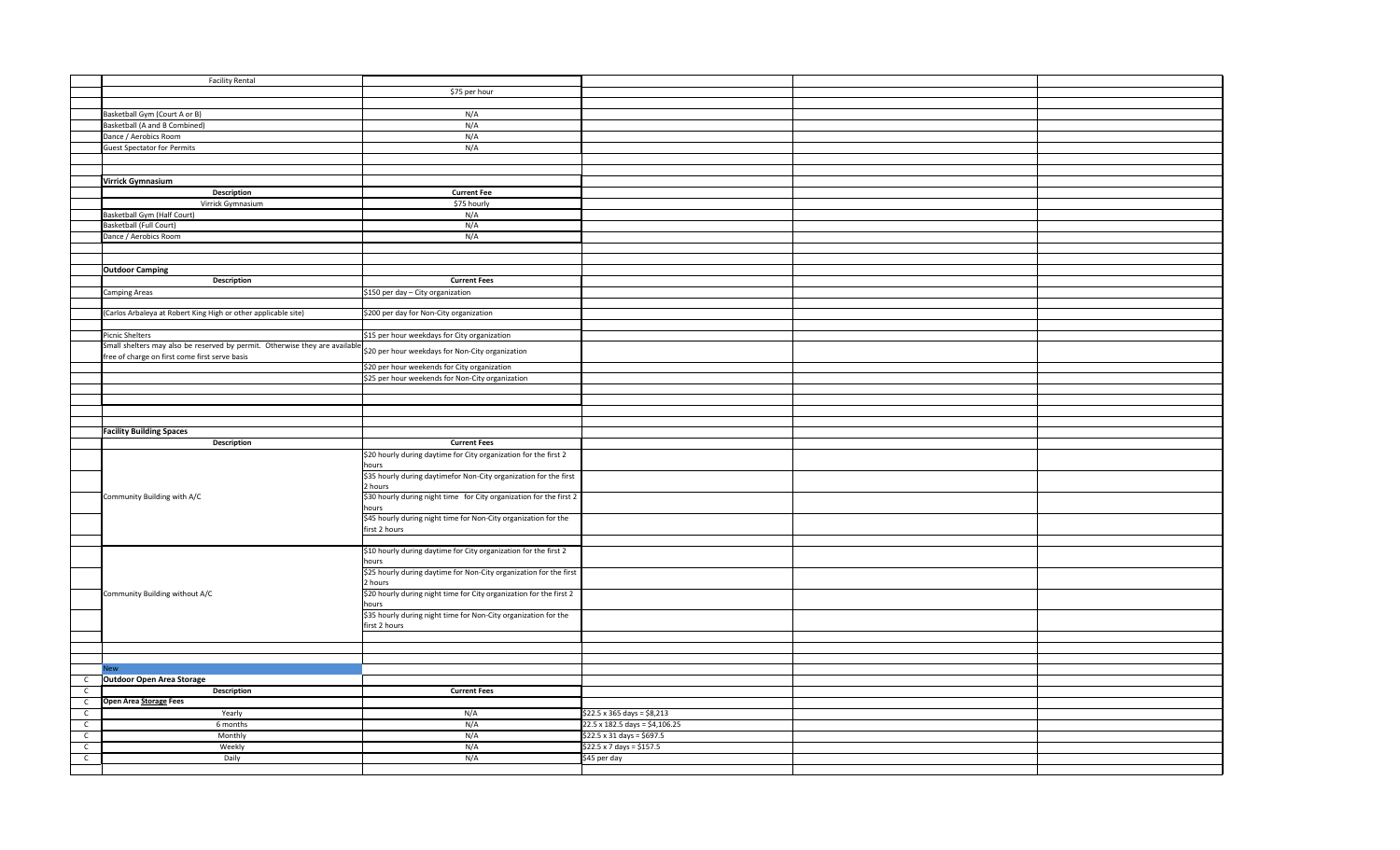|              | <b>Tennis Court Rentals</b>                                                                                                                                    |                                                                                                                           |  |  |
|--------------|----------------------------------------------------------------------------------------------------------------------------------------------------------------|---------------------------------------------------------------------------------------------------------------------------|--|--|
|              | <b>Description</b>                                                                                                                                             | <b>Current Fees</b>                                                                                                       |  |  |
|              | <b>Tennis Ceneter Fees:</b>                                                                                                                                    | 50 hourly for Junior (Residents) during daytime                                                                           |  |  |
| <b>NC</b>    |                                                                                                                                                                |                                                                                                                           |  |  |
| ${\sf NC}$   | ncludes applicable taxes)                                                                                                                                      | .50 hourly for Junior( Non-Residents) during daytime                                                                      |  |  |
| NC           | <b>Daytime</b>                                                                                                                                                 | \$2 hourly for adult (Residents) during daytime                                                                           |  |  |
| NC           |                                                                                                                                                                | \$3 hourly for adult (Non-Residents) during daytime                                                                       |  |  |
| NC           |                                                                                                                                                                | \$1 hourly for Senior (Residents) during daytime                                                                          |  |  |
| NC           |                                                                                                                                                                | \$1 hourly for Senior (Non-Residents) during daytime                                                                      |  |  |
| NC           | Tennis Center Fees:                                                                                                                                            | Add \$1 hourly per court for night time play to day rates                                                                 |  |  |
|              | Includes applicable taxes                                                                                                                                      | for Juniors, Adults, and Seniors)                                                                                         |  |  |
|              | <b>Night time</b>                                                                                                                                              |                                                                                                                           |  |  |
|              |                                                                                                                                                                |                                                                                                                           |  |  |
|              |                                                                                                                                                                |                                                                                                                           |  |  |
| $\mathsf{C}$ | <b>Annual Tennis Permit Fees</b>                                                                                                                               | \$20 for Juniors (Residents) Daytime                                                                                      |  |  |
| C            | Annual permit fees do not include the lighting charge of \$1 per court, and<br>applicable tax. New annual rates shall apply once existing valid permit expires | \$40 for Juniors (Non-Residents) Daytime                                                                                  |  |  |
|              |                                                                                                                                                                |                                                                                                                           |  |  |
| $\mathsf{C}$ |                                                                                                                                                                | \$100 for Adults (Residents) Daytime                                                                                      |  |  |
| $\mathsf{C}$ |                                                                                                                                                                | \$150 for Adults (Non-Residents) Daytime                                                                                  |  |  |
| $\mathsf C$  |                                                                                                                                                                | \$30 for Seniors (Residents) Daytime                                                                                      |  |  |
| $\mathsf{C}$ |                                                                                                                                                                | \$60 for Seniors (Non-Residents) Daytime                                                                                  |  |  |
| $\mathsf{C}$ | <b>Tennis Racket Rental</b>                                                                                                                                    | N/A                                                                                                                       |  |  |
| NC           | <b>Fennis Center Teaching Fee</b>                                                                                                                              | \$10 hourly on weekdays before 4pm                                                                                        |  |  |
| NC           |                                                                                                                                                                |                                                                                                                           |  |  |
|              |                                                                                                                                                                | \$15 hourly on weekends and after 4pm                                                                                     |  |  |
| NC           | <b>Ball Machine Fee</b>                                                                                                                                        | \$8 hourly (plus court fee which includes tennis balls) plus tax                                                          |  |  |
|              |                                                                                                                                                                |                                                                                                                           |  |  |
|              |                                                                                                                                                                |                                                                                                                           |  |  |
|              | <b>Athletic Sports Fields</b>                                                                                                                                  |                                                                                                                           |  |  |
|              | <b>Description</b>                                                                                                                                             | <b>Current Fees</b>                                                                                                       |  |  |
| C            | Baseball / Softball Field (No Lights)                                                                                                                          | \$35 Field rental for the first 2 hours                                                                                   |  |  |
| $\mathsf{C}$ |                                                                                                                                                                | \$15 Each additional hour                                                                                                 |  |  |
| $\mathsf{C}$ | (Plus applicable taxes)                                                                                                                                        | Plus \$10 marking fee if applicable                                                                                       |  |  |
|              |                                                                                                                                                                |                                                                                                                           |  |  |
| $\mathsf{C}$ | Baseball / Softball Field Leagues (No Lights)                                                                                                                  | \$25 Field rental for the first 2 hours                                                                                   |  |  |
| $\mathsf{C}$ |                                                                                                                                                                | \$15 Each additional hour                                                                                                 |  |  |
| $\mathsf{C}$ | (Plus applicable taxes)                                                                                                                                        | Plus \$10 marking fee if applicable                                                                                       |  |  |
| $\mathsf{C}$ | Football / Soccer Fields (No Lights)                                                                                                                           | \$35 Field Rental for the first 2 hours                                                                                   |  |  |
| $\mathsf C$  |                                                                                                                                                                | \$15 Each additional hour                                                                                                 |  |  |
| $\mathsf{C}$ | Plus applicable taxes                                                                                                                                          | Plus \$175 marking fee if applicable                                                                                      |  |  |
| $\mathsf{C}$ | Football / Soccer Fields Leagues (No Lights)                                                                                                                   | \$25 per gamefor the first 2 hours                                                                                        |  |  |
| $\mathsf{C}$ |                                                                                                                                                                | \$15 Each additional hour                                                                                                 |  |  |
| $\mathsf{C}$ | Plus applicable taxes                                                                                                                                          | Plus \$175 marking fee if applicable                                                                                      |  |  |
| $\mathsf{C}$ | Baseball / Softball Field (With Lights)                                                                                                                        | \$45 Field Rental for the first 2 hours                                                                                   |  |  |
| $\mathsf{C}$ |                                                                                                                                                                |                                                                                                                           |  |  |
|              |                                                                                                                                                                | \$20 Each additional hour                                                                                                 |  |  |
| $\mathsf{C}$ | Plus applicable taxes                                                                                                                                          | Plus \$175 marking fee if applicable                                                                                      |  |  |
| $\mathsf C$  | Baseball / Softball Field Leagues (With Lights)                                                                                                                | \$35 Per Game for the first 2 hours                                                                                       |  |  |
| $\mathsf{C}$ |                                                                                                                                                                | \$20 Each additional hour                                                                                                 |  |  |
| $\mathsf{C}$ | Plus applicable taxes                                                                                                                                          | Plus \$10 marking fee if applicable                                                                                       |  |  |
| $\mathsf{C}$ | Football / Soccer Fields (With Lights)                                                                                                                         | \$55 Field Rental for the first 2 hours                                                                                   |  |  |
| $\mathsf{C}$ |                                                                                                                                                                | \$25 Each additional hour                                                                                                 |  |  |
| $\mathsf{C}$ | Plus applicable taxes                                                                                                                                          | Plus \$175 marking fee if applicable                                                                                      |  |  |
| $\mathsf{C}$ | Football / Soccer Fields Leagues (With Lights)                                                                                                                 | \$45 Per Game for the first 2 hours                                                                                       |  |  |
| $\mathsf{C}$ |                                                                                                                                                                | \$25 Each additional hour                                                                                                 |  |  |
| $\mathsf{C}$ | Plus applicable taxes                                                                                                                                          | Plus \$10 marking fee if applicable                                                                                       |  |  |
|              |                                                                                                                                                                |                                                                                                                           |  |  |
| $\mathsf{C}$ | Track                                                                                                                                                          | To be negotiated on a case by case basis; (as recommended by                                                              |  |  |
|              |                                                                                                                                                                | the Parks Director) to be approved by the City Manager                                                                    |  |  |
| $\mathsf{C}$ | Field Use:                                                                                                                                                     | Waiver of Use Fees:                                                                                                       |  |  |
|              |                                                                                                                                                                |                                                                                                                           |  |  |
| C            | Baseball / Softball / Football / Soccer                                                                                                                        | (as recommended by the Parks Director) To be approved by the<br>City Manager. Organizations must have Liability Insurance |  |  |
|              |                                                                                                                                                                |                                                                                                                           |  |  |
| $\mathsf{C}$ | Youth Sedrving Organizations Majority of participants add City Residents                                                                                       |                                                                                                                           |  |  |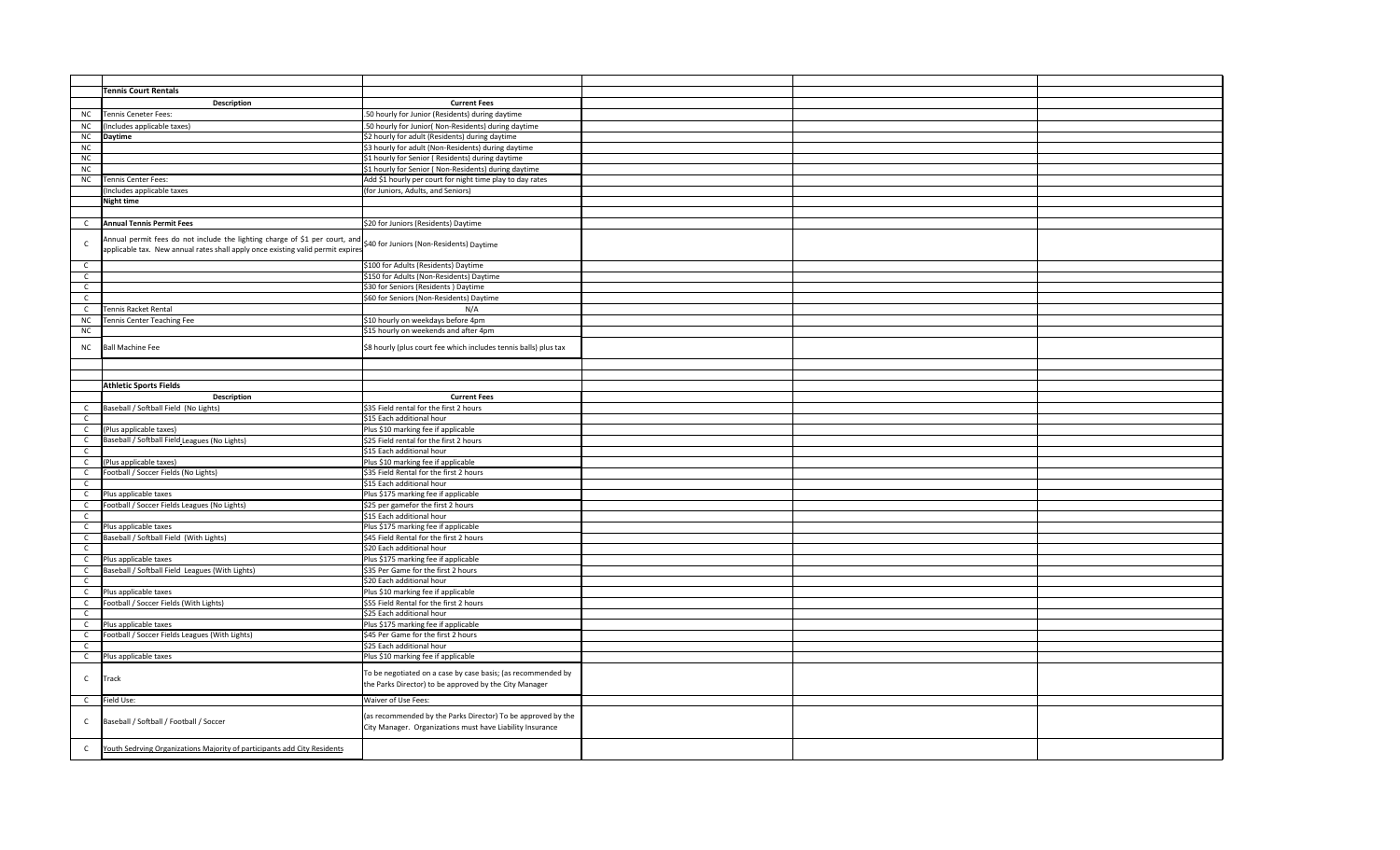| $\mathsf{C}$                 | Field Use:                                                                      | To be negotiated on a case by case basis; (as recommended by<br>the Parks Director) to be approved by the City Manager                                                        |                                                                                                              |  |
|------------------------------|---------------------------------------------------------------------------------|-------------------------------------------------------------------------------------------------------------------------------------------------------------------------------|--------------------------------------------------------------------------------------------------------------|--|
| $\mathsf{C}$                 | Baseball / Softball / Football / Soccer                                         |                                                                                                                                                                               |                                                                                                              |  |
| $\mathsf{C}$                 | Schools                                                                         |                                                                                                                                                                               |                                                                                                              |  |
| $\mathsf{C}$                 | Promtional Activities at City Parks (including filming)                         | \$200 daily. A higher fee can be negotiated (as recommended by<br>the Parks Director) to be approved by the City Manager<br>depending on the size of the area to be utilized. |                                                                                                              |  |
| NC                           | Camping Areas                                                                   | \$150 daily / City Organization                                                                                                                                               |                                                                                                              |  |
| NC                           | (Robert King High or other applicable site)                                     | \$200 daily / Non City Organization                                                                                                                                           |                                                                                                              |  |
| ${\sf NC}$                   | <b>Picnic Shelters</b>                                                          | \$15 hourly on weekdays for residents                                                                                                                                         |                                                                                                              |  |
| NC                           |                                                                                 | \$20 hourly on weekdays for non residents                                                                                                                                     |                                                                                                              |  |
| NC                           | Small Shelters may also be reserved by permit.                                  | \$20 hourly on weekends for residents                                                                                                                                         |                                                                                                              |  |
| NC                           | otherwise they are available free of charge on a first come / first serve basis | \$25 hourly on weekends for non residents                                                                                                                                     |                                                                                                              |  |
|                              |                                                                                 |                                                                                                                                                                               |                                                                                                              |  |
| $\mathsf{C}$                 | <b>New</b>                                                                      |                                                                                                                                                                               |                                                                                                              |  |
| $\mathsf{C}$                 | <b>Basketball &amp; Volleyball Outdoor Courts</b>                               |                                                                                                                                                                               |                                                                                                              |  |
| $\mathsf{C}$                 | <b>Description</b>                                                              | <b>Current Fees</b>                                                                                                                                                           |                                                                                                              |  |
| $\mathsf{C}$                 | <b>Outdoor Basketball Courts</b>                                                |                                                                                                                                                                               |                                                                                                              |  |
| $\mathsf C$                  | Full Court (lights)                                                             | N/A                                                                                                                                                                           | for the first 2 hours and \$ 30 each additional hour                                                         |  |
| $\mathsf{C}$                 | Half Court (lights)                                                             | N/A                                                                                                                                                                           | for the first 2 hoursand \$ 20 each additional hour                                                          |  |
|                              |                                                                                 |                                                                                                                                                                               |                                                                                                              |  |
| $\mathsf{C}$<br>$\mathsf{C}$ | Full Court (day)<br>Half Court (day)                                            | N/A<br>N/A                                                                                                                                                                    | for the first 2 hours and \$ 25 each additional hour<br>for the first 2 hours and \$ 15 each additional hour |  |
|                              |                                                                                 |                                                                                                                                                                               |                                                                                                              |  |
|                              |                                                                                 |                                                                                                                                                                               |                                                                                                              |  |
|                              | <b>Sports Stadiums</b>                                                          |                                                                                                                                                                               |                                                                                                              |  |
|                              | Description                                                                     | <b>Current Fees</b>                                                                                                                                                           |                                                                                                              |  |
| $\mathsf{C}$                 | Gibson Park Stadium                                                             | N/A                                                                                                                                                                           |                                                                                                              |  |
| $\mathsf{C}$                 | Little Haiti Soccer Park Stadium / Sannon Manuel Stadium                        | N/A                                                                                                                                                                           |                                                                                                              |  |
| $\mathsf{C}$                 | Moore Park Stadium                                                              | N/A                                                                                                                                                                           |                                                                                                              |  |
|                              |                                                                                 |                                                                                                                                                                               |                                                                                                              |  |
|                              |                                                                                 |                                                                                                                                                                               |                                                                                                              |  |
|                              | <b>Team Sports Stadium Rentals</b>                                              |                                                                                                                                                                               |                                                                                                              |  |
|                              | <b>Description</b>                                                              | <b>Current Fees</b>                                                                                                                                                           |                                                                                                              |  |
|                              | <b>High Schools:</b>                                                            |                                                                                                                                                                               |                                                                                                              |  |
| $\mathsf{C}$                 | <b>Facility Rental</b>                                                          | \$1,000                                                                                                                                                                       |                                                                                                              |  |
| $\mathsf{C}$                 | <b>Field Rental</b>                                                             | N/A                                                                                                                                                                           |                                                                                                              |  |
| $\mathsf{C}$                 | Concessions                                                                     | N/A                                                                                                                                                                           |                                                                                                              |  |
| $\mathsf{C}$                 | Press Box                                                                       | N/A                                                                                                                                                                           |                                                                                                              |  |
| $\mathsf{C}$                 | Lights (Night Games)                                                            | N/A                                                                                                                                                                           |                                                                                                              |  |
| $\mathsf{C}$                 | Surcharge                                                                       | N/A                                                                                                                                                                           |                                                                                                              |  |
| $\mathsf{C}$                 | Staff Cost                                                                      | N/A                                                                                                                                                                           |                                                                                                              |  |
|                              | <b>Middle Schools:</b>                                                          |                                                                                                                                                                               |                                                                                                              |  |
|                              | <b>Facility Rental:</b>                                                         | \$300                                                                                                                                                                         |                                                                                                              |  |
| $\mathsf{C}$                 | Field Rental                                                                    | N/A                                                                                                                                                                           |                                                                                                              |  |
| $\mathsf{C}$<br>$\mathsf{C}$ | Concessions<br>Press Box Staff                                                  | N/A<br>N/A                                                                                                                                                                    |                                                                                                              |  |
|                              | ights (Night Games)                                                             | N/A                                                                                                                                                                           |                                                                                                              |  |
| $\mathsf{C}$<br>$\mathsf{C}$ | Surcharge                                                                       | N/A                                                                                                                                                                           |                                                                                                              |  |
| $\mathsf{C}$                 | Staff Cost                                                                      | N/A                                                                                                                                                                           |                                                                                                              |  |
|                              | <b>Youth Serving Organizations:</b>                                             |                                                                                                                                                                               | This applies to non-City of Miami partnerships from other Cities and Leagues                                 |  |
| $\mathsf{C}$                 | <b>Facility Rental:</b>                                                         | \$125 per hr.                                                                                                                                                                 |                                                                                                              |  |
| $\mathsf{C}$                 | Field Rental                                                                    |                                                                                                                                                                               |                                                                                                              |  |
| $\mathsf{C}$                 | Concessions                                                                     | \$50 per hr.                                                                                                                                                                  |                                                                                                              |  |
| $\mathsf{C}$                 | Press Box Staff                                                                 | \$35 per hr.                                                                                                                                                                  |                                                                                                              |  |
| $\mathsf{C}$                 | Lights (Night Games)                                                            | \$120                                                                                                                                                                         |                                                                                                              |  |
| $\mathsf{C}$                 | Surcharge                                                                       | <b>Applicable Rates</b>                                                                                                                                                       |                                                                                                              |  |
| $\mathsf{C}$                 | Staff Cost                                                                      | Applicable Rates                                                                                                                                                              |                                                                                                              |  |
|                              |                                                                                 |                                                                                                                                                                               |                                                                                                              |  |
|                              |                                                                                 |                                                                                                                                                                               |                                                                                                              |  |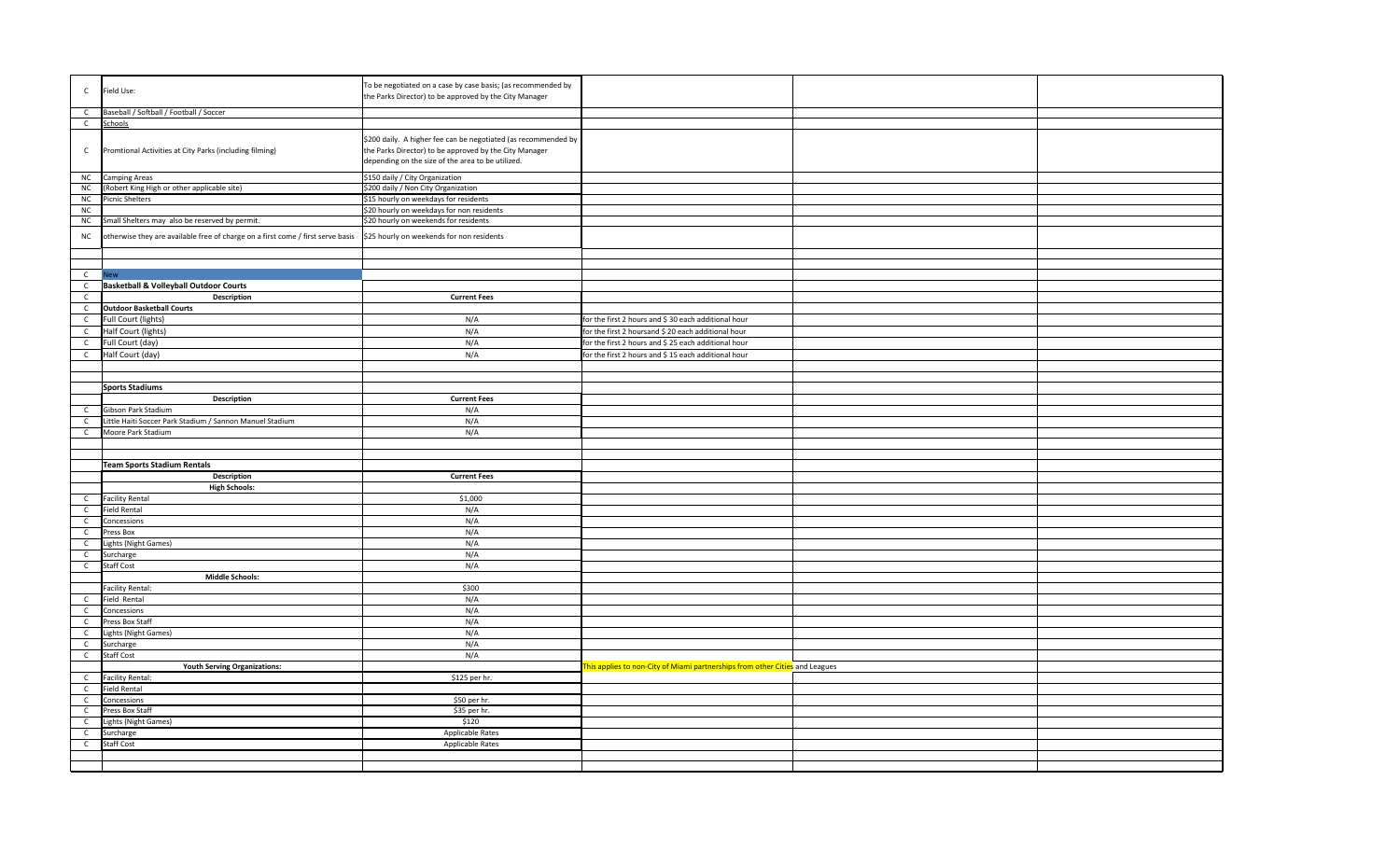|              | After School Program / Holiday and Spring Camps                            |                                                          |                            |                                     |  |
|--------------|----------------------------------------------------------------------------|----------------------------------------------------------|----------------------------|-------------------------------------|--|
|              | Description                                                                | <b>Current Fees</b>                                      |                            |                                     |  |
| <b>NC</b>    | After- School Program                                                      | \$15 weekly for Residents                                |                            |                                     |  |
| ${\sf NC}$   | (Includes Applicable Taxes)                                                | \$20 weekly for Non- Residents                           |                            |                                     |  |
| ${\sf NC}$   |                                                                            | \$10 daily for Residents                                 |                            |                                     |  |
| ${\sf NC}$   |                                                                            | \$15 daily for Non-Residents                             |                            |                                     |  |
| ${\sf NC}$   | Camp: Holiday and Spring                                                   | \$60 weekly for Residents                                |                            |                                     |  |
| ${\sf NC}$   |                                                                            | \$50 per week for each additional child                  |                            |                                     |  |
| ${\sf NC}$   |                                                                            | \$90 weekly for Non-Resident                             |                            |                                     |  |
| ${\sf NC}$   |                                                                            |                                                          |                            |                                     |  |
| NC           |                                                                            | \$90 weekly for each additional child for Non-Residents  |                            |                                     |  |
|              |                                                                            |                                                          |                            |                                     |  |
| ${\sf NC}$   | ncludes (Learn to Swim, Field Trips, Lunch, Indoor / Outdoor games, Arts & | \$50 weekly for Non- Residents                           |                            |                                     |  |
|              | Craft)                                                                     |                                                          |                            |                                     |  |
| ${\sf NC}$   | (Includes Applicable Taxes)                                                | \$42 weekly for each additional child for Non- Residents |                            |                                     |  |
| ${\sf NC}$   | Sailing Summer Camp                                                        | \$80 weekly for Residents                                |                            |                                     |  |
| NC           | (Includes Applicable Taxes)                                                | \$95 weekly for Non- Residents                           |                            |                                     |  |
|              |                                                                            |                                                          |                            |                                     |  |
|              |                                                                            |                                                          |                            |                                     |  |
|              | <b>Open Areas</b>                                                          |                                                          |                            |                                     |  |
|              | <b>Description</b>                                                         | Fees                                                     |                            |                                     |  |
| ${\sf NC}$   | Parties Of:                                                                |                                                          |                            |                                     |  |
| NC           | Up to 50 persons                                                           | \$35 for Residents for the first 4 hours                 |                            |                                     |  |
| ${\sf NC}$   | <b>Residents &amp; City Organizations</b>                                  | \$15 each additional hour                                |                            |                                     |  |
| ${\sf NC}$   |                                                                            | \$100 for City Organizations for the first 4 hours       |                            |                                     |  |
| NC           |                                                                            | \$15 each additional hour                                |                            |                                     |  |
| ${\sf NC}$   | 51 to 100 persons                                                          | \$60 for Residents for the first 4 hours                 |                            |                                     |  |
| NC           | <b>Residents &amp; City Organizations</b>                                  | \$15 each additional hour                                |                            |                                     |  |
| NC           |                                                                            | \$150 for City Organizations for the first 4 hours       |                            |                                     |  |
| ${\sf NC}$   |                                                                            | \$15 each additional hour                                |                            |                                     |  |
| NC           | 101 or more persons                                                        | \$85 for Residents for the first 4 hours                 |                            |                                     |  |
| ${\sf NC}$   | <b>Residents &amp; City Organizations</b>                                  | \$15 each additional hour                                |                            |                                     |  |
| ${\sf NC}$   |                                                                            | \$200 for City Organizations for the first 4 hours       |                            |                                     |  |
| NC           |                                                                            | \$15 each additional hour                                |                            |                                     |  |
| NC           | Parties Of:                                                                |                                                          |                            |                                     |  |
| ${\sf NC}$   | Up to 50 persons                                                           | \$70 for Non-Residents for the first 4 hours             |                            |                                     |  |
| ${\sf NC}$   | <b>Non-Residents &amp; Non-City Organizations</b>                          | \$15 each additional hour                                |                            |                                     |  |
|              |                                                                            |                                                          |                            |                                     |  |
| ${\sf NC}$   |                                                                            | \$150 for Non-City Organizations for the first 4 hours   |                            |                                     |  |
| ${\sf NC}$   |                                                                            | \$15 each additional hour                                |                            |                                     |  |
| NC           | 51 to 100 persons                                                          | \$120 for Non-Residents for the first 4 hours            |                            |                                     |  |
| NC           | Non-Residents & Non-City Organizations                                     | \$15 each additional hour                                |                            |                                     |  |
| NC           |                                                                            | \$200 for Non-City Organizations for the first 4 hours   |                            |                                     |  |
| ${\sf NC}$   |                                                                            | \$15 each additional hour                                |                            |                                     |  |
| NC           | 101 or more persons                                                        | \$170 for Non-Residents for the first 4 hours            |                            |                                     |  |
| NC           | Non-Residents & Non-City Organizations                                     | \$15 each additional hour                                |                            |                                     |  |
| $NC$         |                                                                            | \$250 for Non-City Organizations for the first 4 hours   |                            |                                     |  |
| NC           |                                                                            | \$15 each additional hour                                |                            |                                     |  |
|              |                                                                            |                                                          |                            |                                     |  |
|              |                                                                            |                                                          |                            |                                     |  |
|              | Pool / Learn to Swim                                                       |                                                          |                            |                                     |  |
|              | Description                                                                | <b>Current Fees</b>                                      |                            |                                     |  |
| $\mathsf{C}$ | Learn to Swim                                                              |                                                          |                            |                                     |  |
| $\mathsf C$  | <b>City Residents</b>                                                      | \$35                                                     |                            |                                     |  |
| $\mathsf C$  | Non-City Residents                                                         | \$45                                                     |                            |                                     |  |
| $\mathsf{C}$ | Private Instructor                                                         | \$150                                                    |                            |                                     |  |
|              |                                                                            |                                                          |                            |                                     |  |
|              |                                                                            |                                                          |                            |                                     |  |
|              | Pool Water Polo                                                            |                                                          |                            |                                     |  |
|              |                                                                            |                                                          |                            |                                     |  |
|              | Description                                                                | <b>Current Fees</b>                                      | <b>School Meets</b>        | <b>Organization Meets (5 Hours)</b> |  |
| $\mathsf{C}$ | Water Polo Practice                                                        | \$10                                                     | \$60 Per Additional School | \$35 per additional team            |  |
| $\mathsf{C}$ | <b>During Operating Hours</b>                                              |                                                          | \$25 Every Hour Over       |                                     |  |
| $\mathsf{C}$ | <b>During Operating Hours</b>                                              | \$15                                                     | \$60 Per Additional School | \$35 per additional team            |  |
| NC           | During Non-Operating Hours                                                 |                                                          | \$25 Every Hour Over       |                                     |  |
| NC           | During Non-Operating Hours                                                 |                                                          |                            |                                     |  |
|              |                                                                            |                                                          |                            |                                     |  |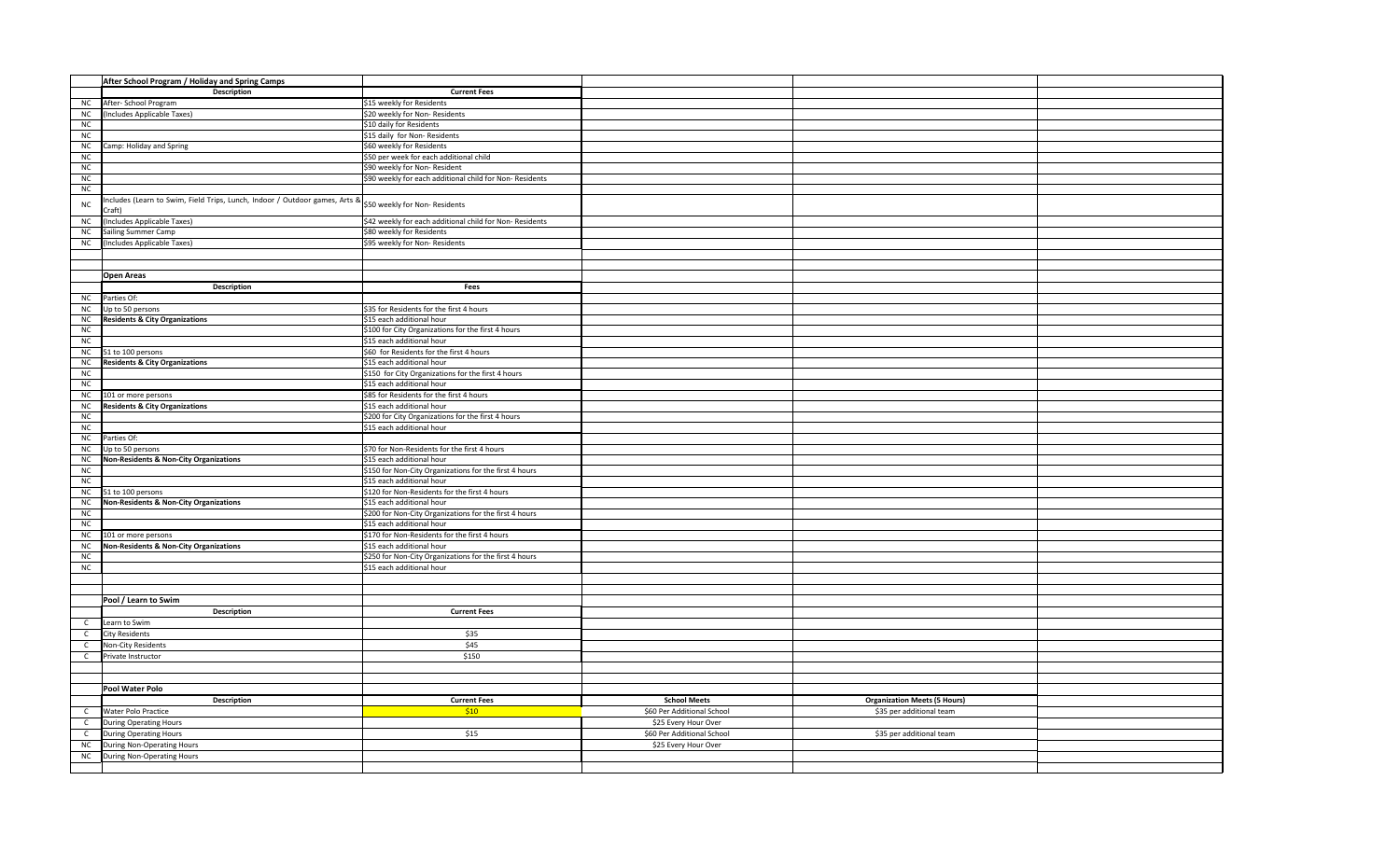|              | Pool / Team Swim                                                |                         |                             |                                                                              |                             |
|--------------|-----------------------------------------------------------------|-------------------------|-----------------------------|------------------------------------------------------------------------------|-----------------------------|
|              | Description                                                     | <b>Current Fees</b>     | <b>Current Fees</b>         | <b>Current Fees</b>                                                          |                             |
|              |                                                                 | Per Lane                | 2 Hour Rate                 | Each Additional Hour                                                         |                             |
| $\mathsf{C}$ | Swim Team Practice                                              | \$2.50                  | N/A                         | N/A                                                                          |                             |
|              | Swim Meet: (Two Schools)                                        | N/A                     | \$60                        | \$25                                                                         |                             |
| $\mathsf{C}$ |                                                                 |                         |                             |                                                                              |                             |
| ${\sf NC}$   | Water Polo Practice                                             | N/A                     | N/A                         | N/A                                                                          |                             |
| NC           | Water Polo Match: (Two Schools)                                 | N/A                     | N/A                         | N/A                                                                          |                             |
|              |                                                                 |                         |                             |                                                                              |                             |
|              |                                                                 |                         |                             |                                                                              |                             |
|              | Pool / Group Swim / Regular Hrs.                                |                         |                             |                                                                              |                             |
|              | <b>Description</b>                                              | Youth                   | <b>Adults</b>               | Senior                                                                       |                             |
| $\mathsf{C}$ | Group-Recreational Swimming (During Regular Pool Hours)         |                         |                             |                                                                              |                             |
| $\mathsf{C}$ |                                                                 | <b>Current Fees</b>     | <b>Current Fees</b>         | <b>Current Fees</b>                                                          |                             |
| $\mathsf{C}$ | 1 to 24 Participants                                            | Free                    | \$0.75                      | Free                                                                         |                             |
| $\mathsf{C}$ | 25 or More Participants                                         | Free                    | \$0.50                      | Free                                                                         |                             |
|              |                                                                 |                         |                             |                                                                              |                             |
|              |                                                                 |                         |                             |                                                                              |                             |
|              | Pool / Group Swim / Off Hrs.                                    |                         |                             |                                                                              |                             |
|              | Description                                                     | Youth                   | Adults                      | Senior                                                                       |                             |
|              |                                                                 |                         |                             |                                                                              |                             |
| $\mathsf{C}$ | Group-Recreational Swimming (During Off Pool Hours)             |                         |                             |                                                                              |                             |
| $\mathsf{C}$ |                                                                 | <b>Current Fees</b>     | <b>Current Fees</b>         | <b>Current Fees</b>                                                          |                             |
| $\mathsf{C}$ | 1 to 24 Participants                                            | Free                    | \$2.00                      | Free                                                                         |                             |
| $\mathsf{C}$ | 25 or More Participants                                         | Free                    | \$1.50                      | Free                                                                         |                             |
|              |                                                                 |                         |                             |                                                                              |                             |
|              |                                                                 |                         |                             |                                                                              |                             |
|              | Pool / Individual Swim                                          |                         |                             |                                                                              |                             |
|              | Description                                                     | <b>Current Fees</b>     |                             |                                                                              |                             |
|              |                                                                 | Adults                  |                             |                                                                              |                             |
|              | Individual Recreational Swimming (During Regular Pool Hours)    |                         |                             |                                                                              |                             |
| $\mathsf{C}$ | <b>City Residents</b>                                           | \$1                     |                             |                                                                              |                             |
| $\mathsf{C}$ | Persons with Disabilities, Veterans and Military Personnel      | N/A                     |                             |                                                                              |                             |
|              |                                                                 |                         |                             |                                                                              |                             |
|              |                                                                 |                         |                             |                                                                              |                             |
|              | Pool / Monthly                                                  |                         |                             |                                                                              |                             |
|              | Description                                                     | <b>Current Fees</b>     | <b>Current Fees</b>         | don't have an annual fee because of the inconsistencies of operational pools |                             |
|              |                                                                 | Adults                  | Seniors                     |                                                                              |                             |
|              |                                                                 |                         |                             |                                                                              |                             |
|              | Monthly Pass- Recreational Swimming (During Regular Pool Hours) |                         |                             |                                                                              |                             |
| $\mathsf{C}$ | Non-City Residents                                              | \$30                    | \$25                        |                                                                              |                             |
|              |                                                                 |                         |                             |                                                                              |                             |
|              |                                                                 |                         |                             |                                                                              |                             |
|              | <b>New</b>                                                      |                         |                             |                                                                              |                             |
|              | <b>Pool Options / Filming</b>                                   |                         |                             |                                                                              |                             |
|              | Description                                                     | <b>Current Fees</b>     | <b>Current Fees</b>         | <b>Current Fees</b>                                                          | <b>Current Fees</b>         |
|              |                                                                 | <b>County Residents</b> | <b>Non County Residents</b> | <b>County Residents</b>                                                      | <b>Non County Residents</b> |
| $\mathsf{C}$ | <b>Filming Location Fee</b>                                     | N/A                     | N/A                         | N/A                                                                          | N/A                         |
| $\mathsf{C}$ | 1 Pool                                                          | N/A                     | N/A                         | N/A                                                                          | N/A                         |
| $\mathsf{C}$ | 2 Pools                                                         | N/A                     | N/A                         | N/A                                                                          | N/A                         |
| $\mathsf{C}$ | 3 Pools                                                         | N/A                     | N/A                         | N/A                                                                          | N/A                         |
| $\mathsf{C}$ | All Pools and Grounds                                           | N/A                     | N/A                         | N/A                                                                          | N/A                         |
|              |                                                                 |                         |                             |                                                                              |                             |
|              |                                                                 |                         |                             |                                                                              |                             |
|              | <b>Pool Location/Filming</b>                                    |                         |                             |                                                                              |                             |
|              | Description                                                     | <b>Current Fees</b>     | <b>Current Fees</b>         |                                                                              |                             |
|              | <b>Flat Rate Filming Location Fees</b>                          |                         |                             |                                                                              |                             |
|              |                                                                 | <b>County Residents</b> | Non-County Residents        |                                                                              |                             |
|              |                                                                 |                         |                             |                                                                              |                             |
| $\mathsf{C}$ |                                                                 | \$200                   | \$200                       |                                                                              |                             |
|              |                                                                 |                         |                             |                                                                              |                             |
|              |                                                                 |                         |                             |                                                                              |                             |
|              |                                                                 |                         |                             |                                                                              |                             |
|              | <b>Grapeland Water Corporate</b>                                |                         |                             |                                                                              |                             |
|              | Description                                                     | <b>Current Fees</b>     | <b>Current Fees</b>         | <b>Current Fees</b>                                                          |                             |
|              | <b>Grapeland Water Corporate Fees</b>                           | Option 1                | Option 2                    | Option3                                                                      |                             |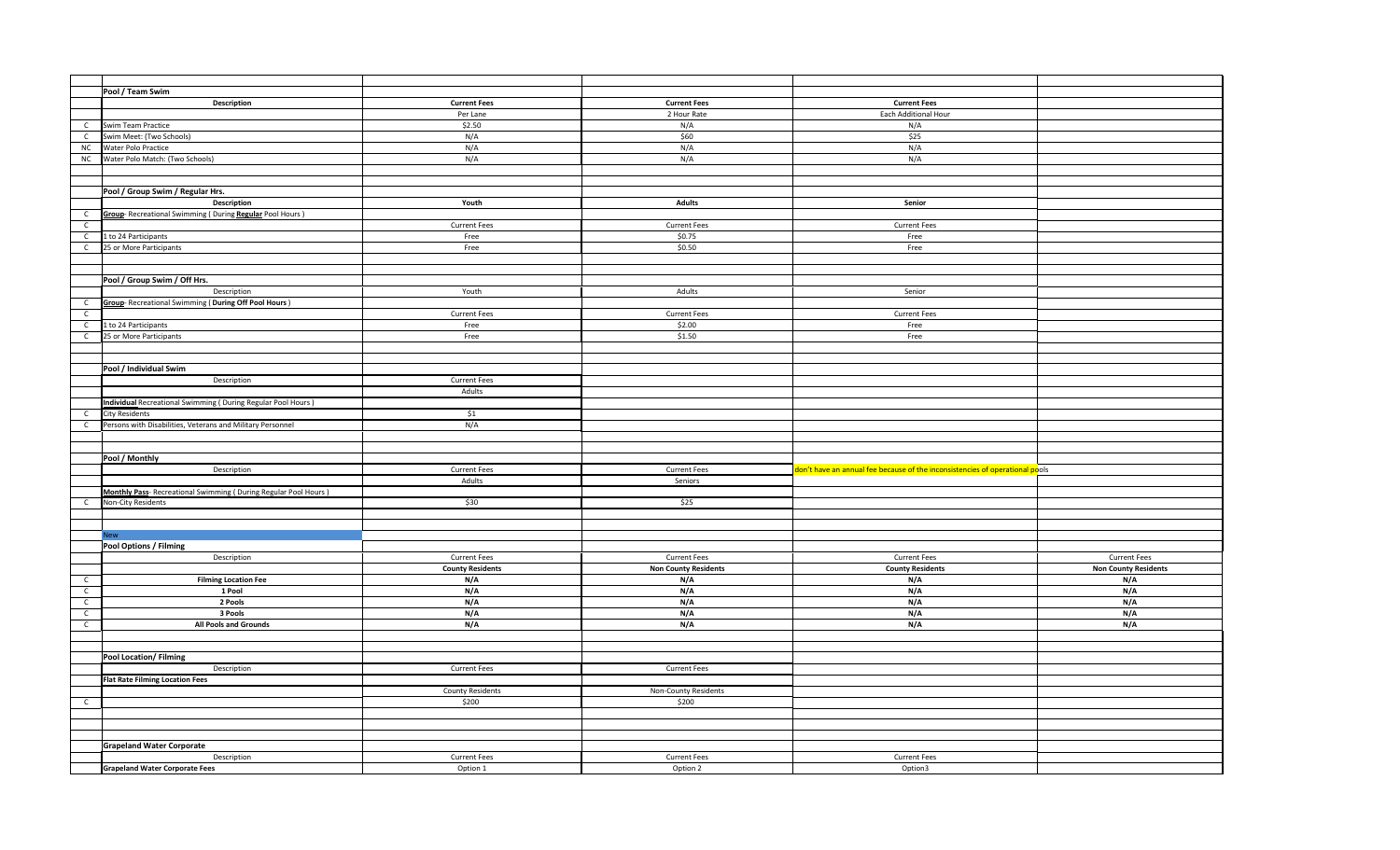| $\mathsf{C}$ | 5 Hours                                                                             | 3,000                             | \$2,700                                                               | \$2,250                 |                      |
|--------------|-------------------------------------------------------------------------------------|-----------------------------------|-----------------------------------------------------------------------|-------------------------|----------------------|
| $\mathsf{C}$ | 4 Hours                                                                             | \$2,700                           | \$2,400                                                               | \$1,950                 |                      |
| $\mathsf{C}$ | 3 Hours                                                                             | 2,400                             | \$1,950                                                               | \$1,650                 |                      |
| $\mathsf{C}$ | 2 Hours                                                                             | \$1,800                           | \$1,500                                                               | \$1,350                 |                      |
| $\mathsf{C}$ | 1 Hours                                                                             | N/A                               | N/A                                                                   | N/A                     |                      |
|              |                                                                                     |                                   |                                                                       |                         |                      |
|              |                                                                                     |                                   |                                                                       |                         |                      |
|              | <b>Grapeland Admission</b>                                                          |                                   |                                                                       |                         |                      |
|              | Description                                                                         | <b>County Residents</b>           | Non-County Residents                                                  | <b>County Residents</b> | Non-County Residents |
|              |                                                                                     | <b>Individual Daily Admission</b> | Individual Daily Admission                                            | Annual Pass             |                      |
|              |                                                                                     | <b>Current Fees</b>               | <b>Current Fees</b>                                                   | <b>Current Fees</b>     | <b>Current Fees</b>  |
| $\mathsf{C}$ | Youth Age (2-13)                                                                    | \$5                               | \$5                                                                   | \$85                    | \$120                |
| $\mathsf{C}$ | Adult Age                                                                           | \$10                              | \$10                                                                  | \$85                    | \$120                |
|              |                                                                                     |                                   |                                                                       |                         |                      |
|              | Description                                                                         | <b>County Residents</b>           | Non-County Residents                                                  |                         |                      |
|              | Group Daily Admission                                                               |                                   |                                                                       |                         |                      |
|              |                                                                                     | <b>Current Fees</b>               | <b>Current Fees</b>                                                   |                         |                      |
| $\mathsf{C}$ | Youth Age (2-13)                                                                    | \$5                               | \$4.57                                                                |                         |                      |
| $\mathsf{C}$ | Adult Age                                                                           | \$7                               | \$6.67                                                                |                         |                      |
|              |                                                                                     |                                   |                                                                       |                         |                      |
|              |                                                                                     |                                   |                                                                       |                         |                      |
|              | <b>Boat Ramps</b>                                                                   |                                   |                                                                       |                         |                      |
|              | Description                                                                         | <b>Current Fees</b>               |                                                                       |                         |                      |
| C            | Curtis Boat Ramp                                                                    | N/A                               |                                                                       |                         |                      |
| $\mathsf{C}$ | Legion Boat Ramp                                                                    | N/A                               |                                                                       |                         |                      |
| <b>NC</b>    | Morningside Boat Ramp                                                               | \$6                               |                                                                       |                         |                      |
|              |                                                                                     |                                   |                                                                       |                         |                      |
|              |                                                                                     |                                   |                                                                       |                         |                      |
| <b>New</b>   |                                                                                     | October 1st thru March 31st       |                                                                       |                         |                      |
|              | Virginia Key Beach Parking & Access Fees                                            |                                   |                                                                       |                         |                      |
|              | Description                                                                         | <b>Current Fees</b>               | <b>Current Fees</b>                                                   |                         |                      |
|              | Virginia Key Beach Admission                                                        |                                   |                                                                       |                         |                      |
|              |                                                                                     | Weekday                           | Weekend                                                               |                         |                      |
| $\mathsf{C}$ | Bus (Access & Parking                                                               | \$10                              | \$10                                                                  |                         |                      |
| $\mathsf{C}$ | Bicycles & Walk Ins                                                                 | N/A                               | N/A                                                                   |                         |                      |
| $\mathsf{C}$ | Mountain Bike Trail (Vehicles with one Bicycle)                                     | N/A                               | \$6                                                                   |                         |                      |
|              | <b>Each Additional Bicycle ?</b>                                                    |                                   |                                                                       |                         |                      |
|              |                                                                                     |                                   |                                                                       |                         |                      |
|              |                                                                                     |                                   |                                                                       |                         |                      |
| <b>New</b>   |                                                                                     | April 1st thru Sept 30th          |                                                                       |                         |                      |
|              | Virginia Key Beach Parking & Access Fees                                            |                                   |                                                                       |                         |                      |
|              | Description                                                                         | <b>Current Fees</b>               | <b>Current Fees</b>                                                   |                         |                      |
| $\mathsf{C}$ | Virginia Key Beach Admission                                                        |                                   |                                                                       |                         |                      |
|              |                                                                                     | Weekday                           | Weekend                                                               |                         |                      |
| $\mathsf{C}$ | Automobiles & Motorcycle (Access & Parking)                                         | \$6                               |                                                                       |                         |                      |
| $\mathsf{C}$ | Bus (Access & Parking                                                               | \$20<br>\$1                       | \$10<br>N/A                                                           |                         |                      |
| $\mathsf{C}$ | Bicycles & Walk Ins                                                                 | \$6                               | N/A                                                                   |                         |                      |
| $\mathsf{C}$ | Mountain Bike Trail (Vehicles with one Bicycle)<br><b>Each Additional Bicycle ?</b> |                                   |                                                                       |                         |                      |
|              |                                                                                     |                                   |                                                                       |                         |                      |
|              |                                                                                     |                                   |                                                                       |                         |                      |
|              | <b>Miami Rowing Club</b>                                                            |                                   |                                                                       |                         |                      |
|              | Description                                                                         | <b>Current Fees</b>               |                                                                       |                         |                      |
|              | <b>Facility Rental:</b>                                                             |                                   |                                                                       |                         |                      |
| $\mathsf{C}$ | Club Level (Inside)                                                                 | \$500                             | Minimum of 4hrs with \$125 each additional hour not to exceed 8 hours |                         |                      |
| $\mathsf{C}$ | Ballroom (Inside)                                                                   | Included                          | Minimum of 4hrs with \$125 each additional hour not to exceed 8 hours |                         |                      |
| $\mathsf{C}$ | Pool / Beach Area (Outside)                                                         | \$500                             | Minimum of 4hrs with \$80 each additional hour not to exceed 8 hours  |                         |                      |
| $\mathsf{C}$ | Bay Area                                                                            | Included                          | Minimum of 4hrs with \$75 each additional hour not to exceed 8 hours  |                         |                      |
| $\mathsf{C}$ | Kayaks (8 double)                                                                   | N/A                               |                                                                       |                         |                      |
| $\mathsf{C}$ | Inflatable Slide                                                                    | N/A                               | Minimum of 2hrs with \$100 each additional hour not to exceed 8 hours |                         |                      |
| $\mathsf{C}$ |                                                                                     | N/A                               | Minimum of 2hrs with \$75 each additional hour not to exceed 8 hours  |                         |                      |
|              | Jungle Gym (inside pool)                                                            |                                   |                                                                       |                         |                      |
| $\mathsf{C}$ | Trampoline (bay area)                                                               | N/A                               | Minimum of 6hrs with \$75 each additional hour not to exceed 8 hours  |                         |                      |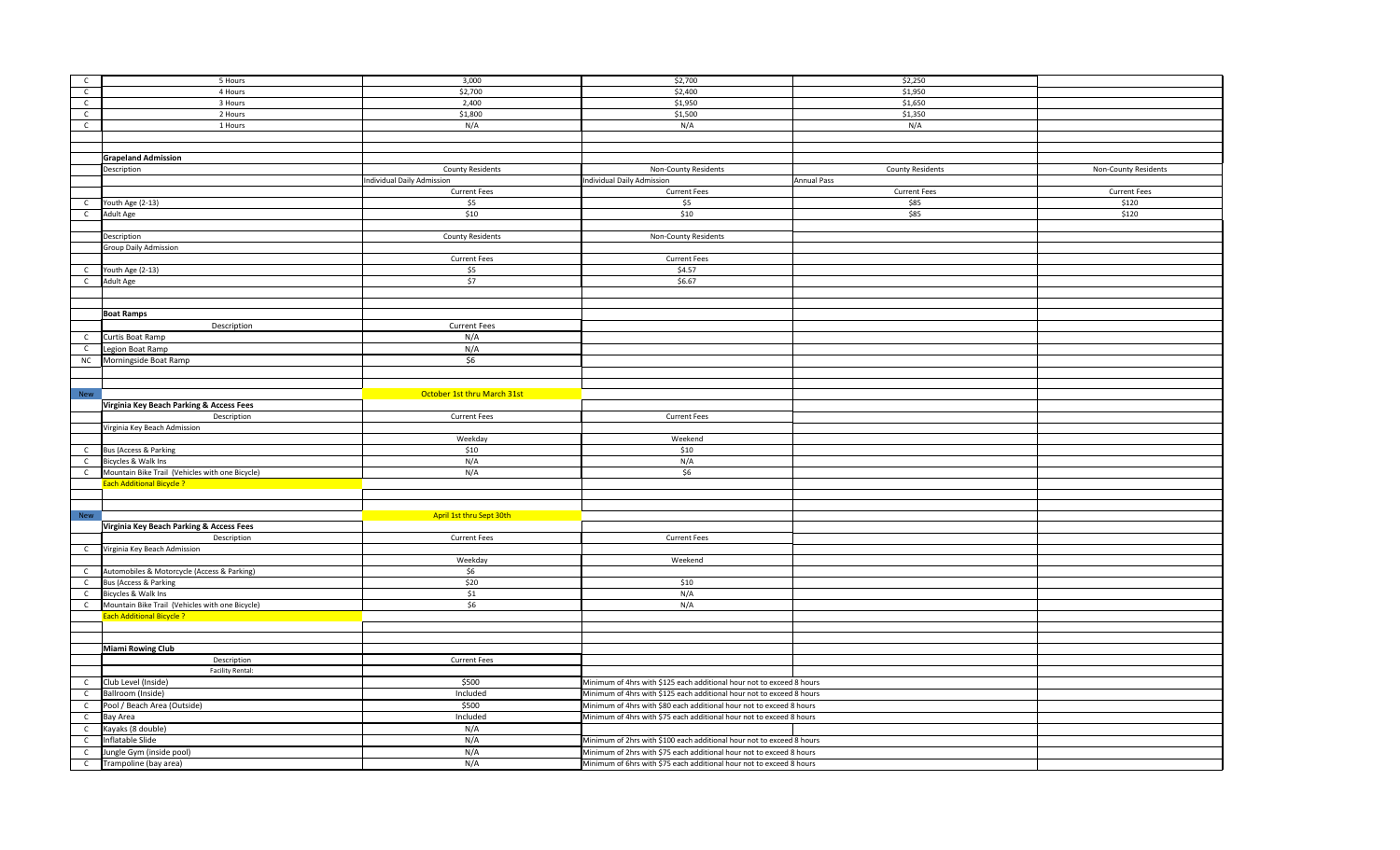|                              | Disability / Adult Day (ADT) Program                      |                      |                                                                                                                                                                                                                                                                                                                                                                                                                                                                                                                                                                                                                                                                   |  |
|------------------------------|-----------------------------------------------------------|----------------------|-------------------------------------------------------------------------------------------------------------------------------------------------------------------------------------------------------------------------------------------------------------------------------------------------------------------------------------------------------------------------------------------------------------------------------------------------------------------------------------------------------------------------------------------------------------------------------------------------------------------------------------------------------------------|--|
|                              | Per City Code 30-1                                        |                      |                                                                                                                                                                                                                                                                                                                                                                                                                                                                                                                                                                                                                                                                   |  |
|                              | Description                                               | <b>Current Fees</b>  | Justification                                                                                                                                                                                                                                                                                                                                                                                                                                                                                                                                                                                                                                                     |  |
| $\mathsf{C}$                 | Adult Day Training Program (Includes Applicable Taxes)    | $N/A^*$              | The daily fee was designed to facilitate affordable<br>programming to adults with disabilities that don't have<br>any services through Medicaid or are in an indefinite<br>waiting list for services and are interested in the skills<br>training offered in our ADT. In addition, the State of<br>Florida reduces rates of service continuously and this<br>new fee structure will allow us the opportunity to<br>increase revenue and serve more individuals that are<br>otherwise not receiving any services. Does not<br>include transportation. Youngsters interested have an<br>option to attend part time for 3 days a week or full<br>time 5 days a week. |  |
| $\mathsf{C}$                 | <b>GET FIT</b> (Includes Applicable Taxes)                | N/A                  | These daily fees were designed to facilitate<br>affordable recreation/sports programming and<br>training for adults with disabilities that do not have a<br>program like this available to them after hours twice a<br>week for three hours. These fees help pay for the<br>staff required to work this program.                                                                                                                                                                                                                                                                                                                                                  |  |
| $\mathsf{C}$                 | <b>GET FIT Summer Program</b> (Includes Applicable Taxes) | N/A                  | The weekly rate fee were designed to allow the GET<br>FIT program participants the opportunity to<br>participate in a summer program during the day that<br>allows them to continue to receive much needed<br>recreational/sports training provided during the year.<br>These participants are not members of the ADT. To<br>participate in this unique program you must be<br>enrolled in GET FIT all year long to be eligible to<br>participate. Space is limited based on camp and<br>ADT enrollment numbers.                                                                                                                                                  |  |
| $\mathsf{C}$                 | City of Miami Camp Shriver (Includes Applicable Taxes)    | N/A                  | The registration fee is collected to help fund the staff<br>required to work camp which is a ratio of 10 campers<br>to 1 staff member. Our camp is the only camp in the<br>city that is free.                                                                                                                                                                                                                                                                                                                                                                                                                                                                     |  |
|                              |                                                           |                      |                                                                                                                                                                                                                                                                                                                                                                                                                                                                                                                                                                                                                                                                   |  |
|                              | <b>FEE MODIFICATION REQUEST</b>                           |                      |                                                                                                                                                                                                                                                                                                                                                                                                                                                                                                                                                                                                                                                                   |  |
|                              | LITTLE HAITI CULTURAL CENTER                              |                      |                                                                                                                                                                                                                                                                                                                                                                                                                                                                                                                                                                                                                                                                   |  |
|                              | Description                                               | <b>Current Fees</b>  |                                                                                                                                                                                                                                                                                                                                                                                                                                                                                                                                                                                                                                                                   |  |
| $\mathsf{C}$                 | Rehearsal Rate (Theater)                                  | \$100.00 for 4 hours |                                                                                                                                                                                                                                                                                                                                                                                                                                                                                                                                                                                                                                                                   |  |
| $\mathsf{C}$                 | Gallery (Special Event)                                   | N/A                  |                                                                                                                                                                                                                                                                                                                                                                                                                                                                                                                                                                                                                                                                   |  |
| $\mathsf{C}$                 | Gallery (Exhibit)                                         | \$537.50 weekly      |                                                                                                                                                                                                                                                                                                                                                                                                                                                                                                                                                                                                                                                                   |  |
| $\mathsf{C}$                 |                                                           |                      |                                                                                                                                                                                                                                                                                                                                                                                                                                                                                                                                                                                                                                                                   |  |
| $\mathsf C$                  | ligh Boys with Table Cloths                               | N/A                  |                                                                                                                                                                                                                                                                                                                                                                                                                                                                                                                                                                                                                                                                   |  |
| $\mathsf{C}$<br>$\mathsf{C}$ | <b>White Chairs</b>                                       | N/A                  |                                                                                                                                                                                                                                                                                                                                                                                                                                                                                                                                                                                                                                                                   |  |
| $\mathsf{C}$                 | Tent 15x30                                                | N/A                  |                                                                                                                                                                                                                                                                                                                                                                                                                                                                                                                                                                                                                                                                   |  |
| $\mathsf{C}$                 |                                                           |                      |                                                                                                                                                                                                                                                                                                                                                                                                                                                                                                                                                                                                                                                                   |  |
|                              | Theater:                                                  |                      |                                                                                                                                                                                                                                                                                                                                                                                                                                                                                                                                                                                                                                                                   |  |
| <b>NC</b>                    | Two hours or less                                         | \$350                |                                                                                                                                                                                                                                                                                                                                                                                                                                                                                                                                                                                                                                                                   |  |
| ${\sf NC}$                   | More than two hours, less than four hours                 | \$450                |                                                                                                                                                                                                                                                                                                                                                                                                                                                                                                                                                                                                                                                                   |  |
| NC                           | Daily rental                                              | \$600                |                                                                                                                                                                                                                                                                                                                                                                                                                                                                                                                                                                                                                                                                   |  |
| NC                           | <b>Reception Areas:</b>                                   | \$400                |                                                                                                                                                                                                                                                                                                                                                                                                                                                                                                                                                                                                                                                                   |  |
| NC<br>NC                     | Theater Lobby<br>Courtyard                                | \$400                |                                                                                                                                                                                                                                                                                                                                                                                                                                                                                                                                                                                                                                                                   |  |
| NC                           | Gallery:                                                  |                      |                                                                                                                                                                                                                                                                                                                                                                                                                                                                                                                                                                                                                                                                   |  |
| NC                           | Weekly                                                    | \$537.50             |                                                                                                                                                                                                                                                                                                                                                                                                                                                                                                                                                                                                                                                                   |  |